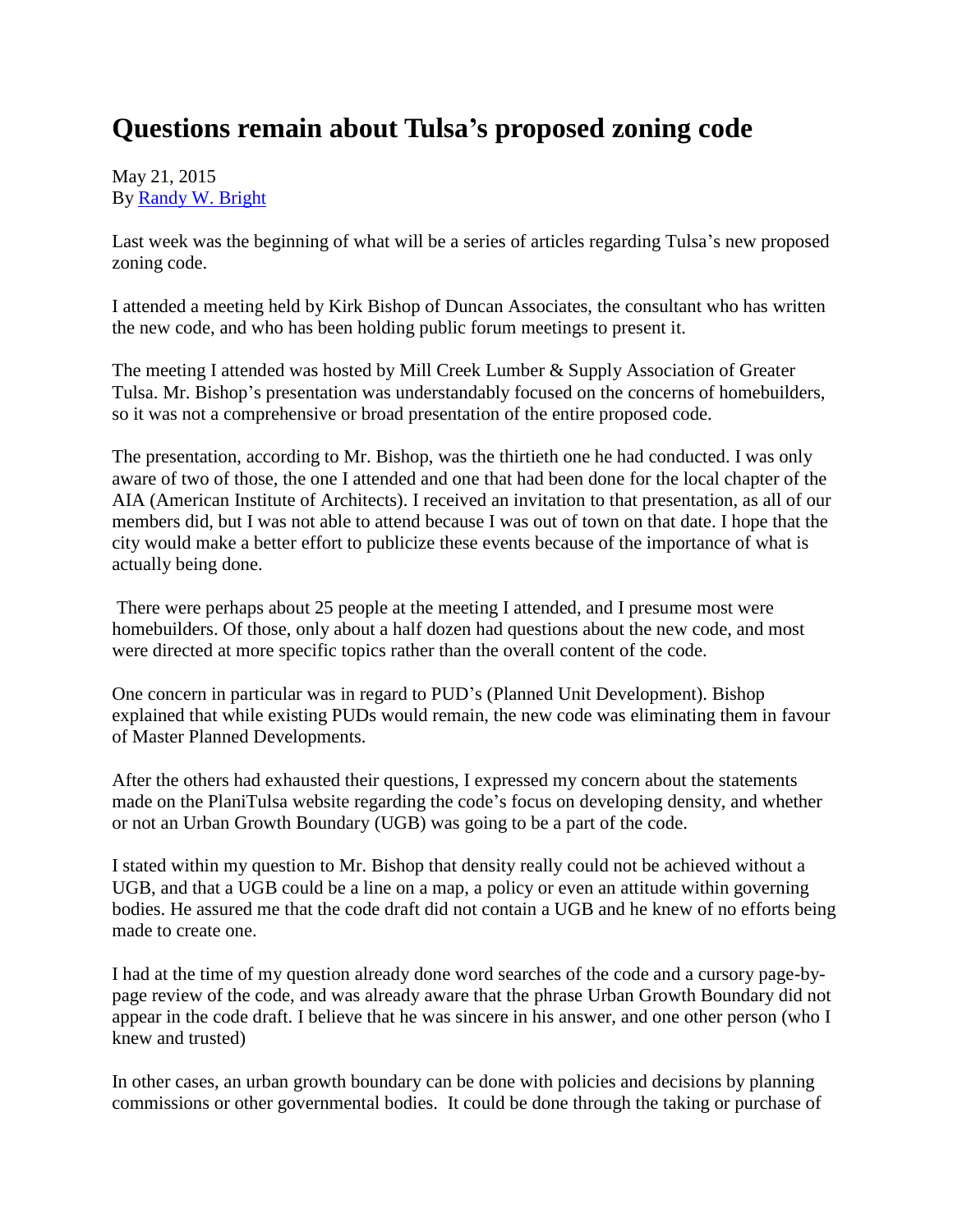land to set aside as "open areas," which would be distributed throughout the city. It could be done by denying a permit for one developer in favor of another, simply because one proposes a development that is denser than the other.

Another phrase that I specifically looked for is "form-based", as in a form-based code.

It actually appears twice in the proposed code, but not in defining itself as such. The two references to a form-based code refer to one that already exists in our current code, which applies only to a specific area of town that has been designated as a trial area.

The new code refers to something called a Master Planned District (MPD), and it describes our first and only form-based code area as Tulsa's first MPD, so apparently there are more to come.

The phrase "property rights" does not appear in the new code. The word "rights" appears numerous times as in "rights-of-ways", but only once in reference to actual property rights. In that case, it was specific to homeowners in Historic Preservations districts.

Who will be subject to the new code? Eventually, anyone who has property in Tulsa will be affected, although there is some immunity for those who began their projects under the old code. However, even that is limited. Section 1.110-A states that "if the building, development or structure is not commenced and completed within the time allowed under the original building permit and any authorized permit extension, the building, development or structure may be constructed, completed and occupied only if it complies with the regulations of this zoning code."

In other words, hope that you don't hit any delays during the construction of your project that pushes completion beyond the time period allowed by the permit, otherwise you will be forced to comply with the new code.

In virtually all cases, the rules of a form-based code (and to a lesser degree our current codes) can be imposed without the consent or vote of the people. It can be changed at will to satisfy those who are making the decision. It sets up neighbor against neighbor and citizen against local government as people attempt to prevent violation of their property rights.

I will be studying this proposed code over the coming weeks, and hope to have more comments soon. But at the outset, I am not optimistic that the camel hasn't pushed his nose under the tent, meaning that once the new code is in place, it can become even more obtrusive over time. Perhaps a thousand pages isn't so far away.